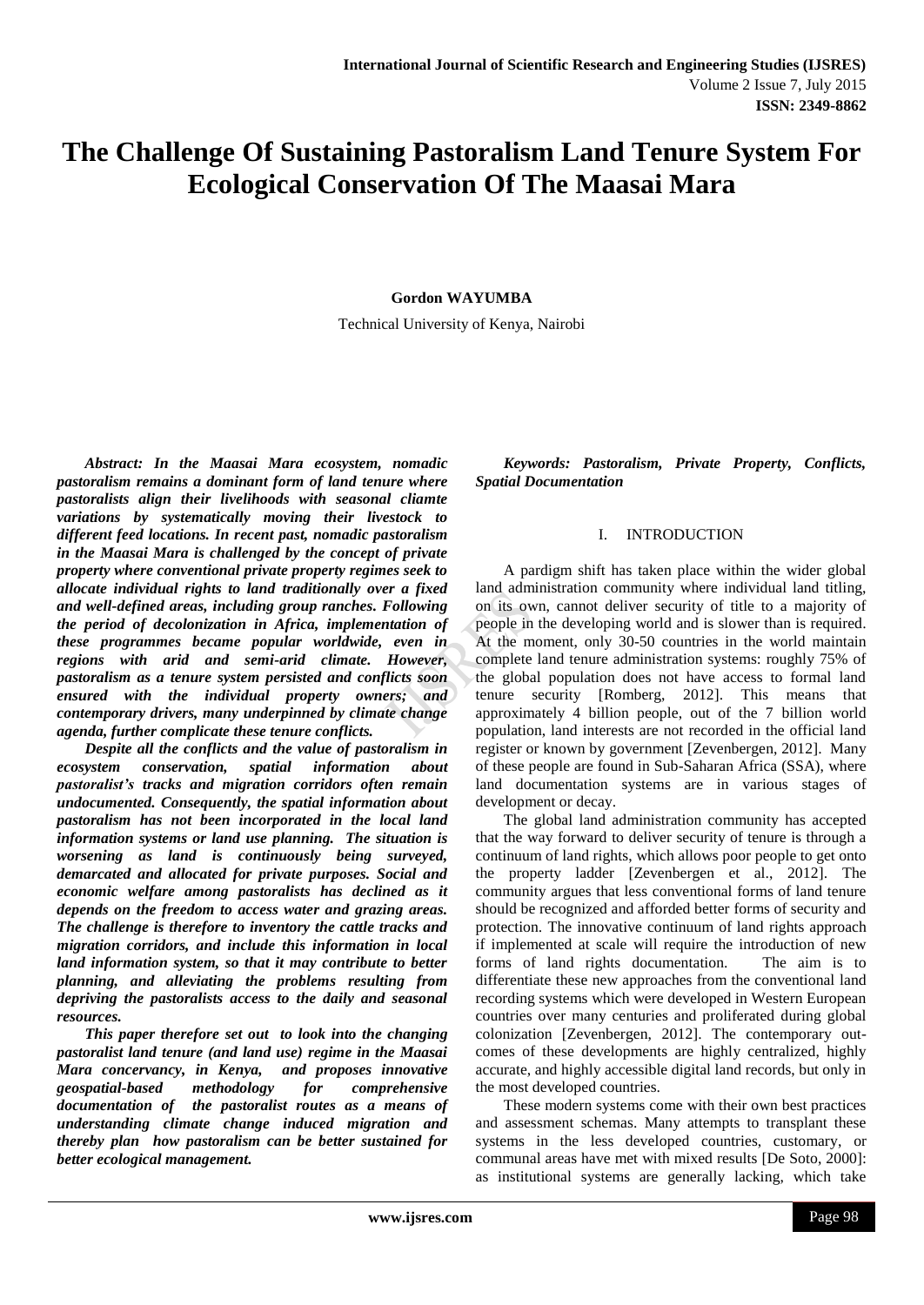decades even centuries to build. Consequently recording tools that work within the confines of existing norms and approaches in land administration are lacking. This requires development and deployment of new innovative tools in order to capture the missing land tenure systems onto the local register; one such tenure is Nomadic pastoralism.

#### II. PASTORALISM

Pastoralism is a major land use in the arid and semi-arid rangelands all over the world. Pastoralists typically rely on animal husbandry for their economic survival. The arid environment in which the pastoralists find themselves is characterized by erratic rainfall distribution and varying climatic conditions under which plant growth is seasonal. The strategy of the pastoralists to provide year-round supply of food to their animals involves moving the livestock to pasture rather than bring fodder to the animals [Lengoiboboni, 2011].

In the dry seasons therefore, pastoralists move their livestock to the highlands or well-watered pastures and when the rains fall on the rangelands, they move back to take advantage of the new and more succulent pastures. This movement between rangelands and dry-season grazing areas allows the farmers to exploit ASAL resources in the different agro-ecological conditions at different times to make for the fluctuations in production. The movement also ensures a balanced maintenance of the ecosystems so that the pastures have time to rejuvenate and support the pastoralist's life-style for a long time. Pastoralists land tenure system is based on customary conditions where pastoralists hold their land in communal nature.

This communal property regime is important because it creates pastoralists right of access. It also provides a reliable framework for the pastoralists to exploit the available resources across various agro-climatic conditions and thereby reducing their level of vulnerability. Lengoiboni [2011] has referred to this tenure system as spatiotemporal in the sense that pastoralists own land across the ecosystem of movement and at different times in the year. In the Maasai Mara region, pastoralism has moved from Nomadic to sedentary and currently the main form of pastoralism is the agro-pastoralism, where the livestock movement is tamptered with sedentary agriculture.

The formalization of tenure in Kenya from the 1950s, through land adjudication and consolidation, had the impact on the extensive seasonal migrations of the pastoralists because it endangered the traditional methods of access to local resources. Surges in large-scale foreign invetment in land, increased nature conservation activities, growth in tourism, forest depletion, oil and mineral extraction programes all increase tensions between the different stakeholders; and it is the pastoralism who often lose out in these climate change inspired conflicts. While pastoralists are intrinsic climate change adaptors, they are weaker economically and legally. Unlike other land uses, pastoralism activities are not always assured by national land policy and administration frameworks. Private ownership is often given precedence over customary land tenures.

Despite policy and legislative movements, approaches for practical recording remain unclear: knowledge on how to record pastoralism tenures in a manner that ensures sustainable ecosystem conservation is almost non-existent. Whilst pastoralism has been widely studied and some routes recorded (Figure 1), many remain undocumented: only vague ideas exist of how pastoralists move. Moreover, the climate change induced shifts in migratory routes are also unknown. Conventional land administration tools are not equipped to



*Figure 1: Example of conflicting tenures (Wayumba and Mwenda, 2006)*

The climate change adaptation offers an opportunity to develop methodologies for recording pastoralism. Currently, there is a general agreement that pastoralism has a major role in supporting sustanable ecological and economic systems. Moreover, the limitations of conventional private property approaches are clear as the National land Policies already reflect the changing ideology [MoL, 2007].

The challenge is to operationalize the new ideology. Many studies focus on understanding the status quo: pastoralism actors, related resources, and various interactions are studied. Others seek solutions. Clear acceptance of pastoralist tenures at all levels is an important ingredient in operationalization: all successfully secured formal land tenures rely on clear descriptive and spatial identification. Fitfor-purpose adjudication, mapping, and recording processes deliver this point of authority to communities, governments, and NGOs. Understanding the spatial and temporal aspects of migratory routes will assist in developing this authority. Conventional land administration tools are not well equipped to capture the pastoralist tenures.

This paper proposes innovative methodologies for documenting the pastoralist land tenure regime in the Maasai Mara as a basis for comprehensive environmental analysis and understanding the impact of climate change agenda on the migration routes.

#### III. TECHNICAL APPROACH AND METHODOLIGIES

Currently, there are at least five main geospatial technologies that are suitable for mapping in the arid and semi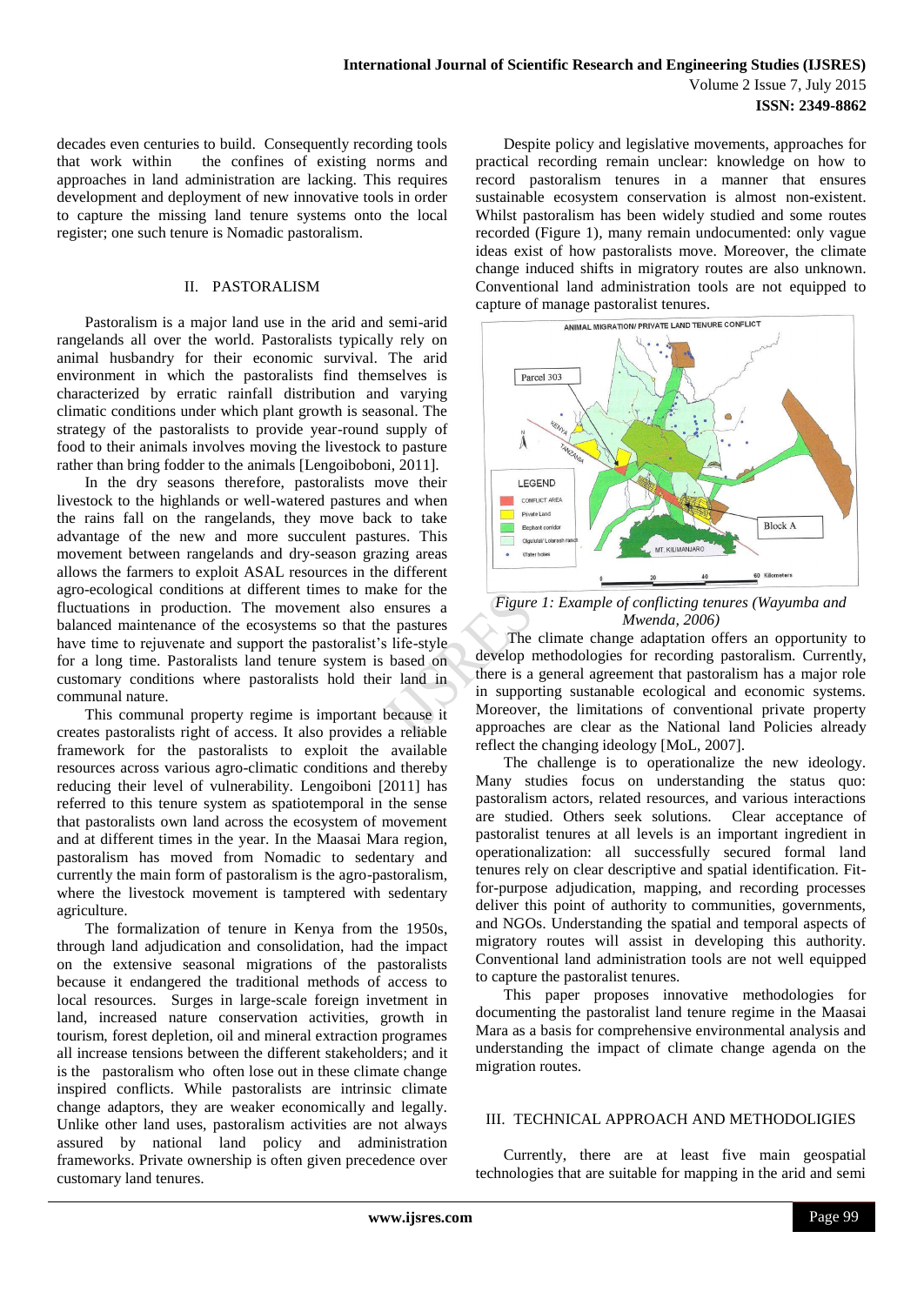arid environments without too much interaction with the ground. These are the Global Satellite Positioning System (GPS), the Unmanned Aerial Vehicles (UAV), Satellite Remore Sensing, LIDAR and Cadastral Modelling. These technologies are herein discussed in terms of their suitability in mapping and documenting pastoralist migration routes in the Maasai Mara conservation area in Kenya.

#### A. GLOBAL POSITIONING SYSTEM (GPS)

The GPS is a satellite-based radio-positioning and timetransfer system developed by the U.S Department of Defence to support real-time navigation anywhere on the Earth [Parkinson and Spilker, 1996]. The system has the advantage of being globally accessible, funtioning independent of the weather conditions, and being able to provide three dimentional position, velocity and time in a common geodetic refrence system, anywhere on or near the surface of the Earth, on a continous basis [Ogaja, 2002].

Global positioning works by measuring ranges to a number of satellites with known coordinates and thereby the position of the receiver may be computed through mathematical relationships. The two fundamental GPS measurements for position determination are the *pseudorange* and *carrier phase* observations. The basic observation equations for these measurements are [Ogaja, 2002]

$$
P_r^s - \rho_r^s + d\rho^s + c (dt^s - dT_r) + d^s_{ion} + d^s_{trop} +
$$
  
\n
$$
\epsilon(p_{rx}) + \epsilon(P_{mult})_r^s (1.1)
$$
  
\n
$$
\Phi_r^s - \rho_r^s + d\rho^s + c (dt^s - dT_r) \lambda N_r^s - d^s_{ion} +
$$

 $d^s_{\text{trop}} + \varepsilon(\Phi_{rx}) + \varepsilon(\Phi_{\text{mult}})^s_r(1.2)$ The true range, or geometric range, from the receiver to the satellite (Figure 1.1) can be represented in terms of the World Geodetic System 1984 (WGS-84) coordinates:

$$
P_r^s = |r^s - r_r| = \sqrt{(x^s - x_r)^2 + (y^s - y_r)^2 + (z^s - z_r)^2}
$$
 (1.3)

Where

 $P_r^s$  -is the geometric range from the receiver to the satellite (m)

r s -is the satellite position vector referenced tot eh WGS  $-84$  (m)

 $r_r$  -is the receiver position vector referenced to the  $WGS - 84$  (m)

 $x^s, y^s, z^s$ are the receiver WGS-84 Coordinates



*Figure 1.1: Geometric ranges from a receiver to a satellite*

The GPS can be used in a variety of modes providing various levels of positional accuracy. The most accurate, realtime positioning mode is known as the Real Time Kinematic (RTK), where two or more recivers are used. However, for mapping of nomadic pastoralism a kind of mobile RTK model is proposed. This model works by fixing a collar GPS around the Livestocks neck or at the tip of the horn so that it can communicate with a base station kept away from the migration area.

The base station GPS acts as a refrence system for the Livestock movement onto reference grid system such as the UTM (1960 Arc Datum), the WGS 84 system or an internationally brefrence system such as the International Refrence Frame (The ITRF). The coordinates of the migration path are automatically genereted from the GPS measurements and refrenced to a digital location on the computer for monitoring and anylis. These measurements can also be plotted onto a topo-map of suitable scale for ground verification and tracking. In Kenya, the Kenya Wildlife Service has used this method extensively to monitor the movemnt of elephants and other wildlife for better range management in the major wildlife conservation areas (Fig. 1.2).



*Figure 1.2: GPS Mapping of Elephants Migration in the Maasai Mara (Source: Mara Elephant Project)*

#### B. THE UNMANNED AIRCRAFT VEHICLES (UAVS)

The Unmanned Aircraft Vehicles are fixed-wing or rotary technologies, remotely piloted, and capable of carrying geospatial and imagery sensors for data collection. The emergence of these small and affordable unmanned aircraft vehicles (UAVs) technology and recent advances in highly automated mapping techniques offer a new tool and methodology for producing faster and cheaper spatial data that can benefit land administration agencies and help secure property rights for millions around the world [ Kelm, 2014].

Their main advantages over traditional (manned) airborne-based mapping are: i) flexibility - easily deployable and individual flight patterns; ii) so far unrivaled image resolution - a ground pixel size of 3cm can be realized at ease; iii) and ease of use - with a small training effort, state-of-theart devices can be operated even by laymen (iv) it is suitable for both urban and rural surveys at a relatively cheaper cost,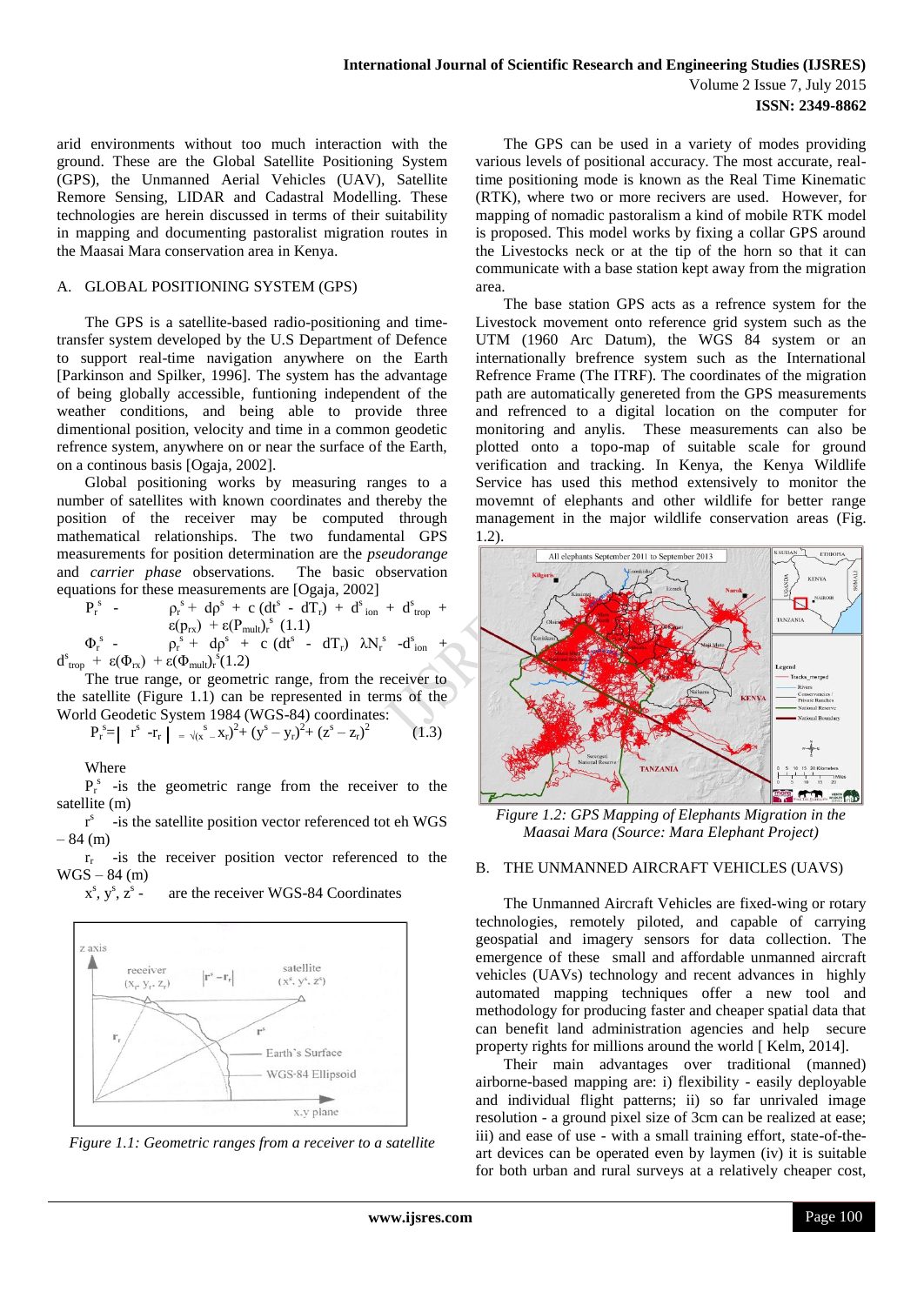(v) it is flexible, inclusive and participatory, as property owners can identify their boundaries and assist in ground truthing, (vi) it provides high spatial resolution orthorectified imagery which can be used by Land Administration professionals instantly, without waiting for elaborate processes away from the study site, (vii) the system is easily upgradable in the sense that several imagery can be acquired over a period of time and used to assess changes on the ground. This is particularly suitable for mapping in the Arid and Semi Arid environments where pastoralism is dominant.

In this project, UAVs are recommended for mapping the migration routes as the livestock move from place to place and recording the movement on high spatial resolution satellite imagery such as the Google Earth. This way, it will be possible to follow instantly, the migration routes and correlate them with the existing land use and land cover patterns. One major drawback with the use of the UAVs in Kenya is that special operation permits must be obtained from the Government due to the prevailing security issues in the country.

### C. REMOTE SENSING TECHNOLOGY

Remote sensing is defined as the science and art of obtaining information about an object, area, or phenomenon through the analysis of data acquired by a device that is not in contact with the object, area, or phenomenon under investigation [Lillesand and Kiefer, 2000] or the science and technology of gathering and processing reliable information about objects and the environment with out direct physical contract. Of most significant impact are systems using force fields of the electromagnetic spectrum which permit the user to directionally separate the reflected energy from the object in images. Remote sensing was introduced in Kenya in the 1950s when aerial photographs were incorporated in the land consolidation programmes to assist in the computation of percentage cut and the reconciliation factor.

Immediately after independence in Kenya (in 1963), it was recognised that the land consolidation program, which was first implemented in Central Kenya, was too slow to deliver titles urgently to the new state. The Government set up a Commission under J.D. Lawrance to recommend ways of accelerating the programme. The Commission published its findings in 1966 and one of its major recommendations was the adoption of aerial photography as a means of mapping land holdings in the previous Native Reserves. Adams [1969] tested suitability of Arial photography at North Tetu in Nyeri and recommended that ortho-rectified aerial orthophoto were suitable for the adjudication instead of the ground-based methods.

However, due to high demand for titles and political reasons, the use of orthorectied was abandoned and land adjudication in Kenya was carried out with unrectified aerial photographs to the present day. Several authors, Ondulo et al. [2015] have observed that the use of unrectified photos has caused a lot of distortions in the cadastral boundaries in Kenya. Furthermore, the acquisition of these photographs is expensive as aircrafts have to be deployed every time such photographs are required.

Lemmens et al. [2009] have demonstrated that high spatial satellite imagery may be a viable alternative to the aerial photos in land adjudication in Africa. The use of satellite imagery for cadastral application is however not new. Ondulo et al. [2015] have advocated for the use of the technology in land adjudication. However, the spatial resolution has not been adequate for the very small land holdings in Africa; and it is only recently that imagery with high enough spatial resolution have been made available for cadastral surveying. Studies in Ethiopia, confirm that satellite imagery such as the Quickbird (at 60cm) resolution can be used as the base for data collection. Extracts representing land size of 1km by 1km were plotted on a 1: 2,000 scale as a basis for data collection. This allowed for the identification and plotting of parcel boundaries from the smallest land units in the area. Georeferencing was conducted with hand-held GPS equipment with a nominal positional accuracy of 14m.

Currently, the GeoEye satellite imagery in the form of Google Earth provide a higher spatail resolution of 40cm, which is quite suitable for mapping in the rural areas of Kenya. This paper therefore recommends the use of orthorectified Google Earth imagery for mapping of the pastoralist migration routes. When combined with GPS coordinates, the migration routs can be georefrenced onto the UTM (1960 Arc Datum) or in the WGS 84 coordinate system.

## D. LiDAR TECHNOLOGY

The measurement principal used in LiDAR data capture is that of range measurement of an oriented laser beam from a platform whose three dimensional (3D) co-ordinates are known. The platform for aerial LiDAR measurements is either a fixed wing craft or a helicopter. The total distance resulting from the range measurement is given by multiplying the pulse return time by the speed of light. The distance to the Earth's surface, or sample point, is half the total distance of the return pulse. The physical attitude, i.e. the position and orientation of the sensor, is calculated from **G**lobal **P**ositioning **S**ystem (GPS) and **I**nertial **N**avigation **S**ystem (INS) data. The INS is also known as an **I**nertial **M**easuring Unit (IMU). In combination with the scan angle (the angle with which the laser beam is deflected from nadir) measurements, the 3D position of each laser spot on the Earth's surface is determined (Ayugi, 2006). Figure 2-1 illustrates the principle of LiDAR data capture.

Figure 1.2 illustrates various parameters associated with LiDAR. There is the flight height h and the maximum scan angle  $\theta_{max}$ , also termed the field of **v**iew (FOV). The instantaneous field of view, given by  $\theta$ , is the current scan angle and  $\gamma$  the divergence of the laser beam.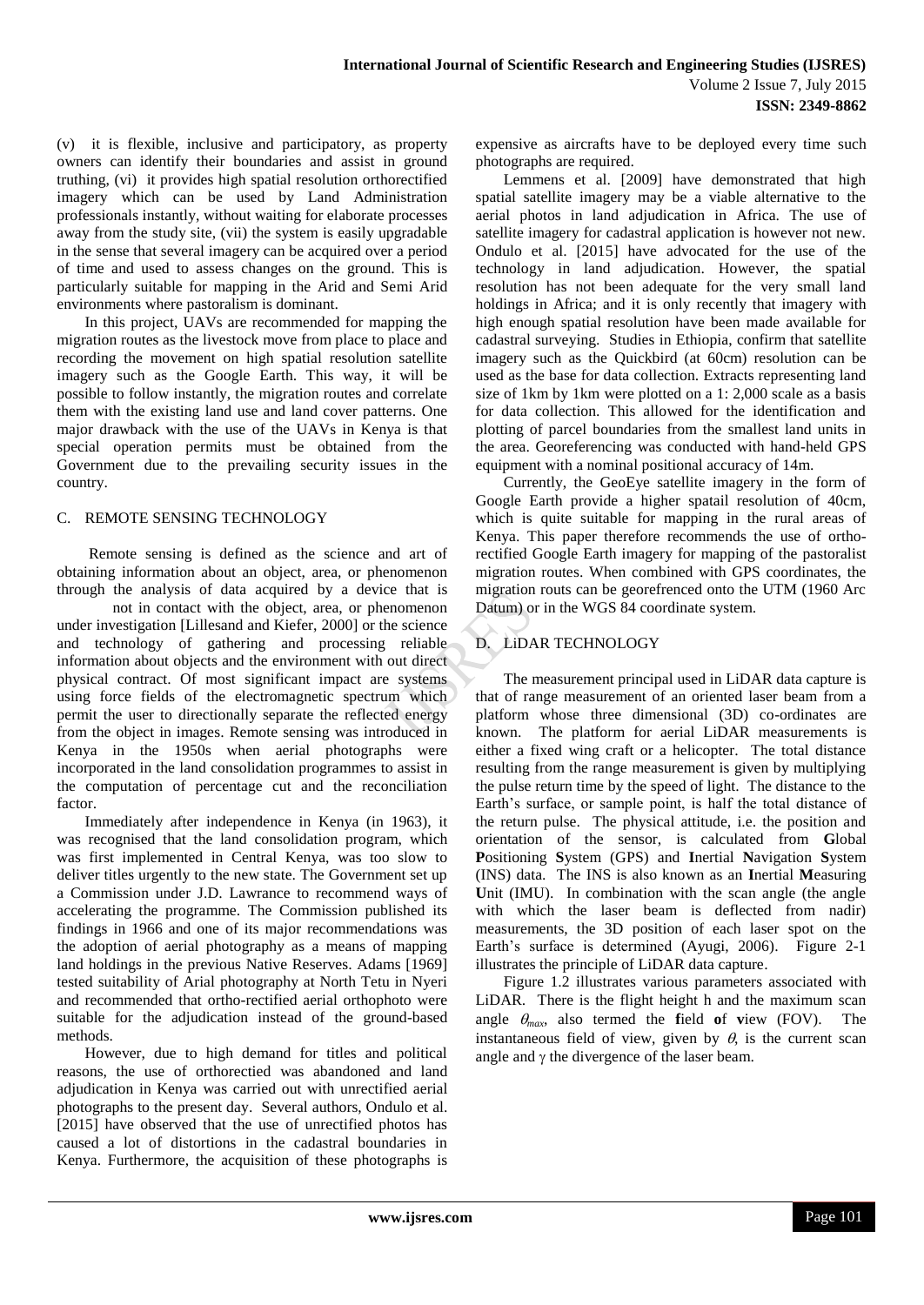

*Figure 1.2: Principles of LiDAR data capture (Source: Ayugi, 2006)*

This divergence is brought about by the fact that the laser beam is not truly collimated, resulting off nadir in an ellipse of light on the Earth's surface. The swath width, SW, and the diameter of the footprint D can be derived as shown in the equations  $(1-1)$  and  $(1-4)$ .

From equation 1-1, the swath width is directly proportional to the product of the flying height and the tangent of half the maximum scan angle. Any increase in either of these two elements will result in an increase in the swath width. From equation 1-4, the diameter of the laser footprint is directly proportional to both the flying height and the angle of divergence. Any increase in either of these two elements will result in an increase in the laser spot or footprint diameter. The footprint diameter is, however, inversely proportional to the square of the cosine of the swath angle.



*Figure 1.1: LiDAR ranging geometry (Ayugi, 2006). SW is the swath width, h the flying height,*

*D the laser footprint diameter, θ the inclination angle and γ the beam divergence*

$$
SW = 2 \cdot h \cdot \tan \frac{\theta_{\text{max}}}{2} \tag{1-1}
$$

$$
D = h \cdot \tan(\theta + \gamma) - h \cdot \tan \theta \tag{1-2}
$$

Using trigonometric algebra:  
\n
$$
\tan A - \tan B = \frac{\sin(A - B)}{\cos A \cdot \cos B}
$$
\n
$$
\text{Equation 5-2 becomes}
$$
\n
$$
D = h \cdot \frac{\sin(\theta + \gamma - \theta)}{\cos(\theta + \gamma) \cdot \cos \gamma} = h \cdot \frac{\sin \gamma}{\cos(\theta + \gamma) \cdot \cos \gamma}
$$
\n
$$
\text{(1-4)}
$$
\n
$$
\text{But } \gamma \approx 0 \text{ rad, } \sin \gamma \approx \gamma \text{ and } \theta + \gamma \approx \theta
$$
\n
$$
\text{(1-5)}
$$

$$
\therefore \qquad D \approx \frac{h}{\cos^2 \theta} \cdot \gamma
$$

It should however be noted that as an angle increases from 0° to 90° the cosine of the angle reduces from 1 to 0. The cosine function is therefore less than 1 but decreases with an increased swath angle. Hence, an increase in the swath angle also results in an increase in the diameter of a foot print. Nevertheless, a footprint has its smallest diameter at nadir and this diameter increases to a maximum value at maximum swath angle. The application of LIDAR in mapping the pastoralists migration routes would involve deployment of aerial phoography equiped with LIDAR and GPS facilities. ThE GPS would provide the planimetric coordinates of the migration routes while LIDAR would give the height value (refreered to mean sea level). These LIDAR data would be useful in the construction of the Digital Terrain Model (DTM) and Digital Surface Models (DSM) when required for planning purposes.

#### E. DEVELOPMENT OF LAND INFORMATION DATABASES

 $\theta_{\text{max}}$   $\leftrightarrow$   $\leftrightarrow$   $\theta$   $\rightarrow$   $\rightarrow$   $\theta$   $\rightarrow$   $\theta$   $\rightarrow$   $\theta$   $\rightarrow$   $\theta$   $\rightarrow$   $\theta$   $\rightarrow$   $\theta$   $\rightarrow$   $\theta$   $\rightarrow$   $\theta$   $\rightarrow$   $\theta$   $\rightarrow$   $\theta$   $\rightarrow$   $\theta$   $\rightarrow$   $\theta$   $\rightarrow$   $\theta$   $\rightarrow$   $\theta$   $\rightarrow$   $\theta$   $\rightarrow$   $\theta$   $\rightarrow$   $\theta$   $\rightarrow$   $\theta$   $\rightarrow$   $\theta$   $\gamma$  operation between the RDBMS and OODBMS. While the Generally, Land Information Systems can be developed as Relational Database Management Systems (RDBMS), Object Oriented Database Management Systems (OODBMS), or a hybrid of both the Relational and Object Oriented. The hybrid system is prefered in spatial modelling as it is supported by a robust GinisNT and Mediator systems which facilitates the the hybrid system uses REALATES to access information in both databases, which is particularly suitable where spatial data analyses are concerned.

> In developing theLIS, all the non-spatial attributes will be keyed in Microsoft Excel. These data will include; names of owners of the land parcels through which the pastoralists pass, their identification card number, use of the land, and the entire household of the parcel owner or, and all the necessary details that may assist in the identification and mapping of the pastoralist routes. The spatial data will be derived from the UAV photography, old maps and satellite imagery such as the Google Earth. All the migration routes will be mapped by the consultants and citizens through participatory mapping approac. Digital sketchmaps will be used by the citizens to sketch out the migration routs from their memory and general knowledge of the local environment. Bennet [2015] has demonstrated that sketchmapping method is an effective tool